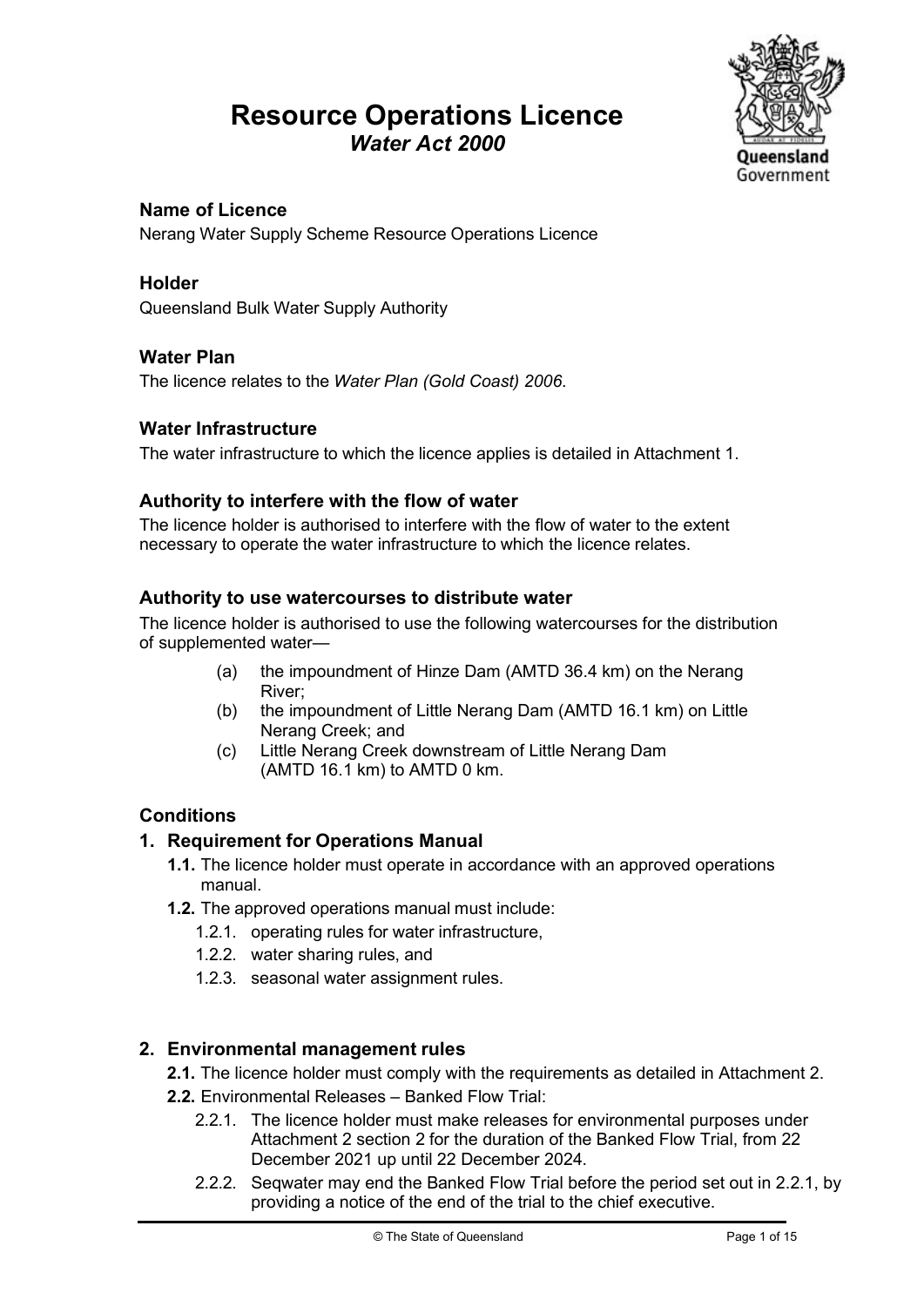2.2.3. At the end of the Banked Flow Trial duration, the licence holder must make releases for environmental purposes under Attachment 2 section 1.

### 3. Metering

3.1. The licence holder must meter the taking of water under all water allocations and seasonal water assignments managed under this licence.

#### 4. Monitoring and Reporting Requirements

- 4.1. The licence holder must carry out and report on the monitoring requirements as set out in Attachment 3.
- 4.2. The licence holder must provide any monitoring data required under 4.1 to the chief executive within a stated time on request.
- 4.3. The licence holder must ensure that the monitoring, including the measurement, collection, analysis and storage of data, is consistent with the Water Monitoring Data Collection Standards<sup>1</sup>.
- 4.4. The licence holder must ensure that the transfer of data and reporting are consistent with the Water Monitoring Data Reporting Standards<sup>1</sup>.

#### 5. Other Conditions

- **5.1.** The operating and supply arrangements and the monitoring required under this licence do not apply in situations where implementing the rules or meeting the requirements would be unsafe to a person or persons. In these circumstances the licence holder must comply with the operational or emergency reporting requirements prescribed in part 2 of Attachment 3.
- 5.2. The licence holder may in accordance with the process set out in Attachment 4, submit an interim program to the chief executive for approval.
- 5.3. Where there is conflict between the requirements of this licence and an approved program, the program prevails for the time it is in place.

#### Commencement of licence

The licence took effect on 7 December 2009

#### Granted on 7 December 2009

#### Amended under section 184 of the Water Act 2000 22 December 2021

Ian Gordon Director, Water, Divisional Support

 $1$  The Water Monitoring Data Collection Standards and the Water Monitoring Data Reporting Standards can be accessed online at www.business.qld.gov.au.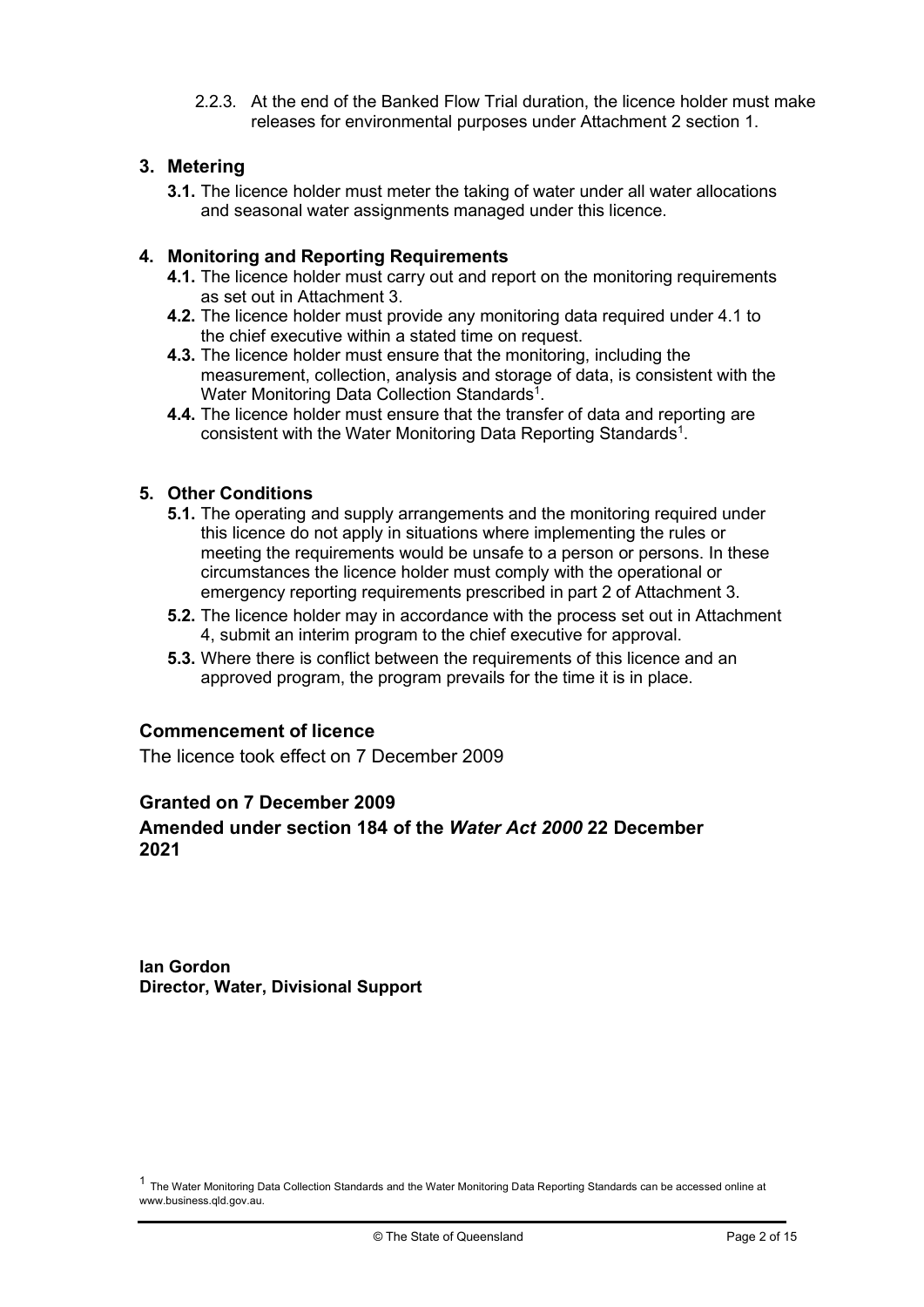# Attachment 1 Infrastructure details for Nerang Water Supply Scheme

#### Hinze Dam—Nerang River at AMTD 36.4 km

| <b>Description of water infrastructure</b> |                                                                                                                                                                                                                                                                                                                                                                                                                                                                                                                                                                                                     |  |
|--------------------------------------------|-----------------------------------------------------------------------------------------------------------------------------------------------------------------------------------------------------------------------------------------------------------------------------------------------------------------------------------------------------------------------------------------------------------------------------------------------------------------------------------------------------------------------------------------------------------------------------------------------------|--|
| Description                                | A 78.4 metre (m) high earth-rock fill embankment of 750 m in length<br>with an impervious clay core.<br>Saddle Dam-A 23.4 m high earth-rock fill embankment of 940<br>metres length with an impervious clay core.                                                                                                                                                                                                                                                                                                                                                                                   |  |
| <b>Full Supply Level</b>                   | EL 94.5 m AHD                                                                                                                                                                                                                                                                                                                                                                                                                                                                                                                                                                                       |  |
| Minimum operating<br>level                 | 45.6 m AHD                                                                                                                                                                                                                                                                                                                                                                                                                                                                                                                                                                                          |  |
| Minimum control level                      | 43 m AHD                                                                                                                                                                                                                                                                                                                                                                                                                                                                                                                                                                                            |  |
| <b>Storage capacity</b>                    |                                                                                                                                                                                                                                                                                                                                                                                                                                                                                                                                                                                                     |  |
| Full supply volume                         | 310 730 ML                                                                                                                                                                                                                                                                                                                                                                                                                                                                                                                                                                                          |  |
| Minimum Operating<br>Volume                | 2180 ML                                                                                                                                                                                                                                                                                                                                                                                                                                                                                                                                                                                             |  |
| Storage curves                             | Derived by SKM, Based on 'Stage-Storage Curve from Hinze Dam-<br>Little Nerang Dam Consolidated Report on Yield Reassessment<br>Studies No 2' (Cardno MBK, 2004).                                                                                                                                                                                                                                                                                                                                                                                                                                   |  |
| <b>Spillway arrangement</b>                |                                                                                                                                                                                                                                                                                                                                                                                                                                                                                                                                                                                                     |  |
| Description of works                       | An uncontrolled ogee slotted spillway on the left bank at AMTD 36.4<br>km on the Nerang River.<br>Reference: Hinze Dam Alliance, Preliminary Design Report, HDA-                                                                                                                                                                                                                                                                                                                                                                                                                                    |  |
|                                            | RP/000218, Nov 2007                                                                                                                                                                                                                                                                                                                                                                                                                                                                                                                                                                                 |  |
| Spillway level                             | EL 94.5 m (lower slot)<br>EL 100.3 m (upper crest)                                                                                                                                                                                                                                                                                                                                                                                                                                                                                                                                                  |  |
| Spillway width                             | Approximately 75 m wide                                                                                                                                                                                                                                                                                                                                                                                                                                                                                                                                                                             |  |
| Spillway length                            | Approximately 260 m                                                                                                                                                                                                                                                                                                                                                                                                                                                                                                                                                                                 |  |
| Spillway curve                             | Hinze Dam Alliance,<br>Preliminary Design Report, HDA-RP/000218, Nov 2007                                                                                                                                                                                                                                                                                                                                                                                                                                                                                                                           |  |
| Discharge<br>characteristics               | Peak outflow 4060 m <sup>3</sup> /s at PMF EL 108.15 m AHD                                                                                                                                                                                                                                                                                                                                                                                                                                                                                                                                          |  |
| <b>Outlet works</b>                        |                                                                                                                                                                                                                                                                                                                                                                                                                                                                                                                                                                                                     |  |
| Lower intake tower                         | Description: A 76 m high dry well reinforced concrete tower housing<br>eleven screened 1500 mm diameter inlet pipes at EL 43.316 m,<br>48.316 m, 53.316 m, 58.316 m, 63.316 m, 68.316m, 73.316 m,<br>78.316 m, 83.316 m, 88.316 m and 93.316 m AHD.<br>The pipes are arranged radially connecting to a central vertical riser<br>pipe within the intake tower, which connects to a 1440 mm diameter<br>outlet pipe.<br>(Reference: SKM, URS, Thiess, Gold Coast City Council), Drawing<br>No. LOW-003)<br>Location: The Lower Intake tower is located in Hinze Dam adjacent<br>the main embankment. |  |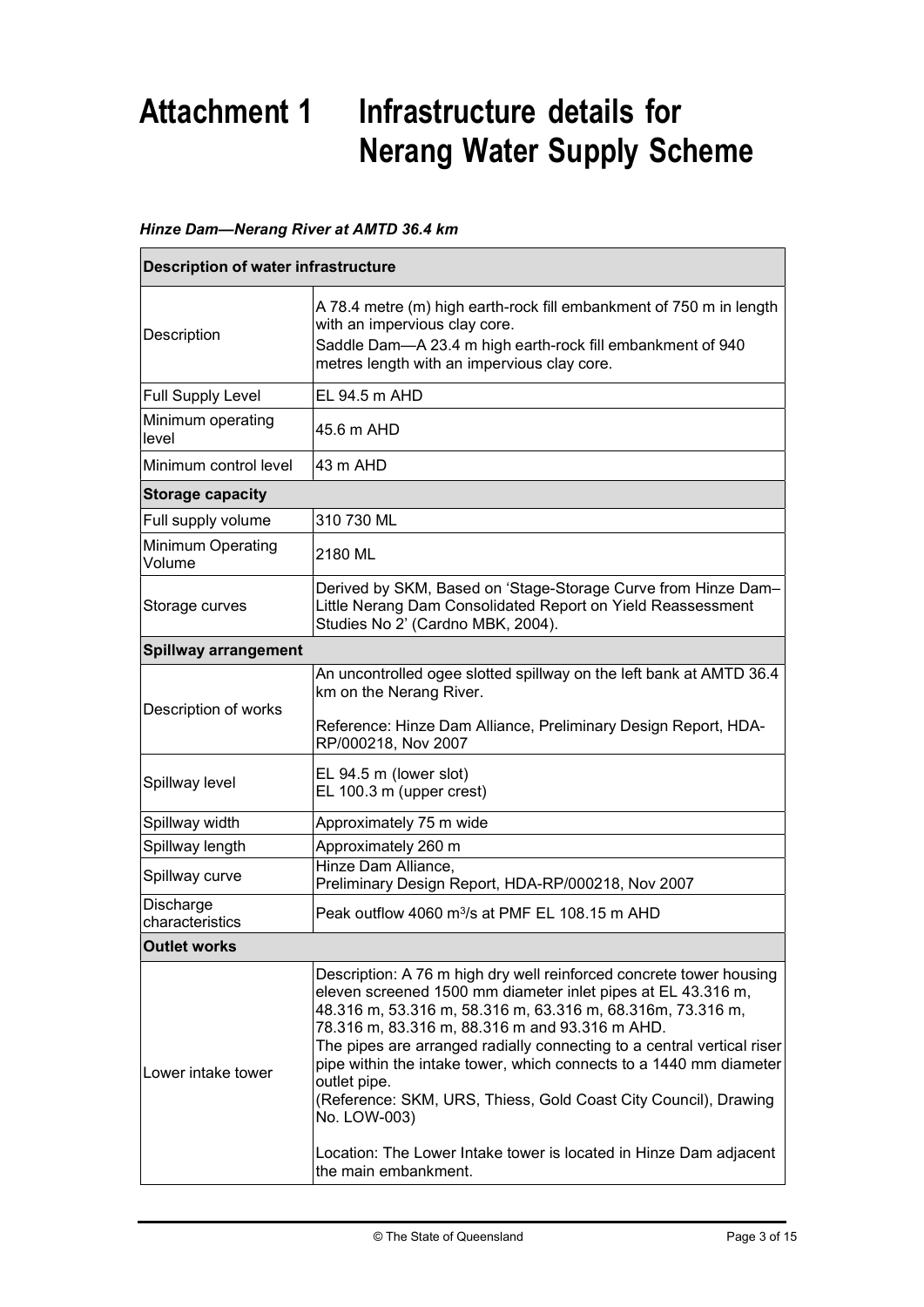| lLower intake tower –<br>Connection to<br><b>Molendinar Water</b><br><b>Treatment Plant</b> | Description: The 1440 mm diameter outlet pipe from the lower<br>intake tower transports raw water to the pump station. The pump<br>station houses three pumps.                                                              |
|---------------------------------------------------------------------------------------------|-----------------------------------------------------------------------------------------------------------------------------------------------------------------------------------------------------------------------------|
|                                                                                             | Provisions for selective release: Flow is regulated at the intake<br>tower inlets by electrically actuated butterfly valves. The rate of<br>pumped flow is controlled by the pump/s in operation.                           |
|                                                                                             | Maximum outlet capacity:                                                                                                                                                                                                    |
|                                                                                             | Pumped flow = 240 ML/day = $2778$ L/s.                                                                                                                                                                                      |
|                                                                                             | Gravity flow = 120 ML/day = 1389 L/s.                                                                                                                                                                                       |
|                                                                                             | Minimum operating level: EL 45.6 m AHD.                                                                                                                                                                                     |
| Upper intake tower                                                                          | Description: A 58 m high dry well reinforced concrete tower housing<br>nine 900 mm diameter inlet pipes at EL 92.548 m, 87.348 m,<br>82.148 m, 76.934 m, 71.713 m, 66.536 m, 61.337 m and 58.842 m<br>AHD and 56.340 m AHD. |
|                                                                                             | The pipes are arranged radially connecting to a central vertical riser<br>pipe within the intake tower, which connects to an 806 mm diameter<br>outlet pipe.                                                                |
|                                                                                             | (Reference: SKM, URS, Thiess, Gold Coast City Council), Drawing<br>No. UOW-003)                                                                                                                                             |
|                                                                                             | Location: The upper intake tower is located 4.5 km upstream of the<br>main embankment of Hinze Dam on the Little Nerang Creek arm of<br>the impoundment.                                                                    |
| Upper intake tower -<br>Connection to<br>Mudgeeraba Water<br><b>Treatment Plant</b>         | Description: Three electric pumps are located in the dry well of the<br>upper intake tower.                                                                                                                                 |
|                                                                                             | Provisions for selective release: Flow is regulated on the intake<br>tower inlets by electrically actuated butterfly valves. The rate of<br>pumped flow is controlled by the pump/s in operation.                           |
|                                                                                             | Maximum outlet capacity:                                                                                                                                                                                                    |
|                                                                                             | Pumped flow from the upper intake tower to the break of head tank<br>$= 87.4$ ML/day = 1012 L/s.                                                                                                                            |
|                                                                                             | Gravity flow from the Break of Head Tank to Mudgeeraba WTP =<br>74.0 ML/day = 856 L/s.                                                                                                                                      |
|                                                                                             | Minimum operating level: EL 58.5 m AHD.                                                                                                                                                                                     |
| Emergency outlet                                                                            | Description: An 800 mm diameter scour outlet pipe is connected to<br>the lowest inlet.                                                                                                                                      |
|                                                                                             | Provisions for selective release: Flow is regulated by a 600 mm<br>diameter fixed cone regulating valve.                                                                                                                    |
|                                                                                             | Minimum control level: EL 43 m AHD.                                                                                                                                                                                         |
|                                                                                             | Emergency outlet gate: 3.4 m by 3.4 m at EL 75 m AHD.                                                                                                                                                                       |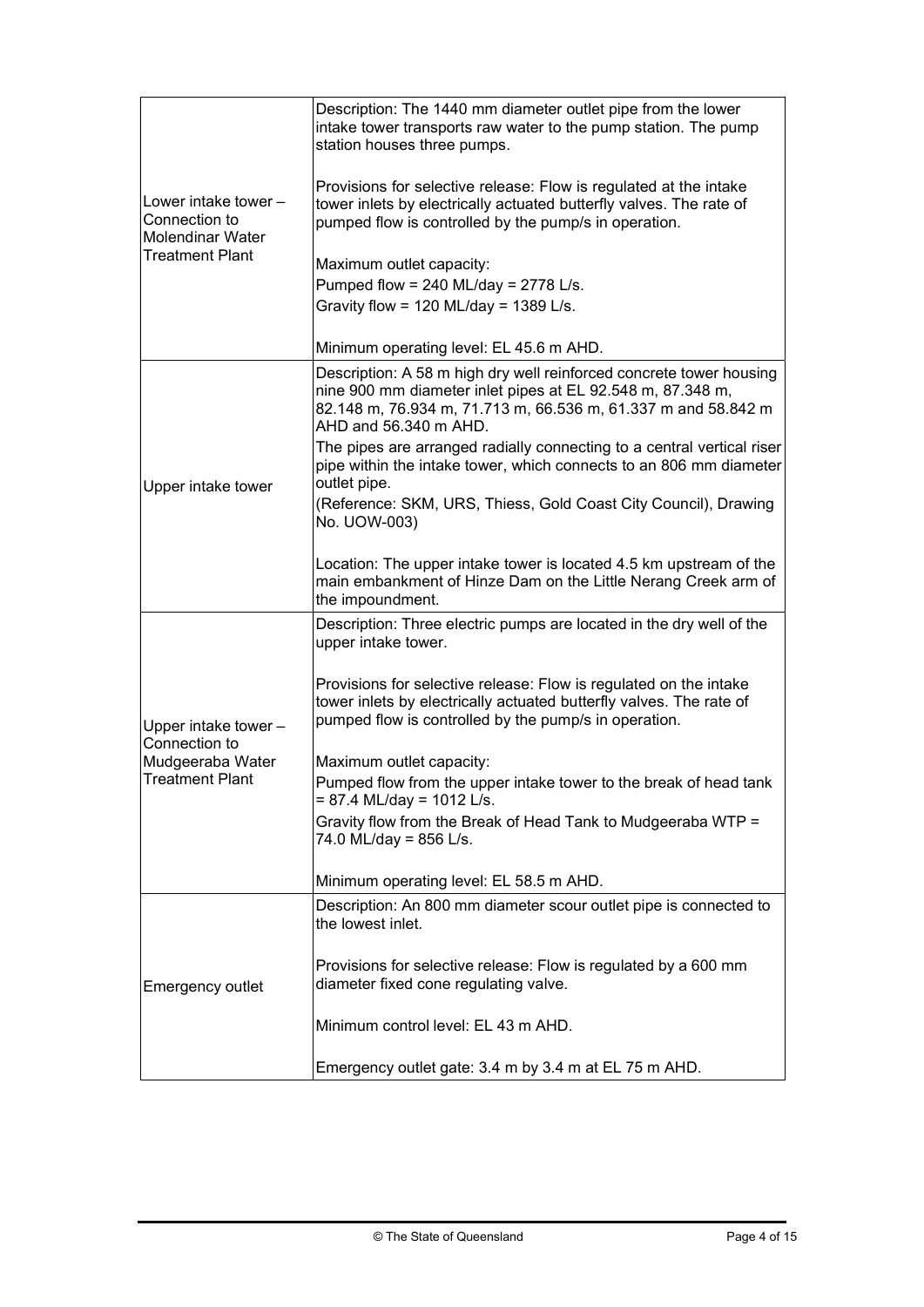|  |  |  | Little Nerang Dam-Little Nerang Creek at AMTD 16.1 km |
|--|--|--|-------------------------------------------------------|
|--|--|--|-------------------------------------------------------|

| <b>Description of water infrastructure</b> |                                                                                                                                                                                                                                                                                                                                                                                                                                                                                                                                                                                                                                                                             |  |
|--------------------------------------------|-----------------------------------------------------------------------------------------------------------------------------------------------------------------------------------------------------------------------------------------------------------------------------------------------------------------------------------------------------------------------------------------------------------------------------------------------------------------------------------------------------------------------------------------------------------------------------------------------------------------------------------------------------------------------------|--|
| Description                                | A 44.6 m high mass concrete gravity dam structure located at<br>AMTD 16.1 km on Little Nerang Creek.<br>Overall crest length between abutments of 201 m with 22 concrete<br>segments-designated monoliths 1 to 22 respectively from the<br>right to the left abutment.<br>A central gated overflow section, 36.576 m wide at crest, with a<br>'ski-jump' type flip bucket having a 4.572 m radius.<br>The central overflow section has two 16.46 m x 3.58 m<br>hydraulically operated drum gates-which are currently locked<br>open*.<br>A concrete parapet wall extends approx. 1.2 m above the deck<br>level.<br>(Reference: Gold Coast City Council, Drawing No. 60935A) |  |
| Full supply level                          | Full Supply Level: EL 168.02 m AHD (gates locked<br>open)* Full Supply Level: EL 171.6 m AHD (gates<br>operational)*                                                                                                                                                                                                                                                                                                                                                                                                                                                                                                                                                        |  |
| Minimum operating<br>level                 | 139.3 m AHD.                                                                                                                                                                                                                                                                                                                                                                                                                                                                                                                                                                                                                                                                |  |
| <b>Storage capacity</b>                    |                                                                                                                                                                                                                                                                                                                                                                                                                                                                                                                                                                                                                                                                             |  |
| Full supply volume                         | Total storage capacity: 6705 ML (gates locked open)*<br>Total storage capacity: 8460 ML (gates operational)*                                                                                                                                                                                                                                                                                                                                                                                                                                                                                                                                                                |  |
| Minimum operating<br>volume                | 203 ML                                                                                                                                                                                                                                                                                                                                                                                                                                                                                                                                                                                                                                                                      |  |
| Storage curves                             | Reference: Department of Local Government plan number 13036.                                                                                                                                                                                                                                                                                                                                                                                                                                                                                                                                                                                                                |  |
| <b>Spillway arrangement</b>                |                                                                                                                                                                                                                                                                                                                                                                                                                                                                                                                                                                                                                                                                             |  |
| Description of works                       | The embankment has a central gated overflow section, 36.576 m<br>wide at crest, with a 'ski-jump' type flip bucket having a 4.572 m<br>radius.<br>The central overflow section has two 16.46 m x 3.58 m<br>hydraulically operated drum gates, which are currently locked<br>open*.                                                                                                                                                                                                                                                                                                                                                                                          |  |
| Spillway level                             | Crest level EL 168.02 m AHD with gates locked open*                                                                                                                                                                                                                                                                                                                                                                                                                                                                                                                                                                                                                         |  |
| Spillway width                             | 36.576 m                                                                                                                                                                                                                                                                                                                                                                                                                                                                                                                                                                                                                                                                    |  |
| Discharge<br>characteristics               | Reference: GHD report for Gold Coast Water 2006. Report for<br>Little Nerang Dam Cost Benefit Analysis Stage 1, April 2006.                                                                                                                                                                                                                                                                                                                                                                                                                                                                                                                                                 |  |
| <b>Outlet works</b>                        |                                                                                                                                                                                                                                                                                                                                                                                                                                                                                                                                                                                                                                                                             |  |
| Intake tower                               | Description: A reinforced concrete intake tower housing five<br>screened 450 mm diameter inlet pipes at EL 166.95 m, 161.39 m,<br>155.15 m, 148.90 m and 142.65 m AHD.<br>The pipes are arranged radially connecting to a central vertical<br>riser pipe within the intake tower, which connects to an 850 mm<br>diameter outlet pipe<br>Location: The intake tower is located in monolith 11, immediately<br>to the right of the spillway.                                                                                                                                                                                                                                 |  |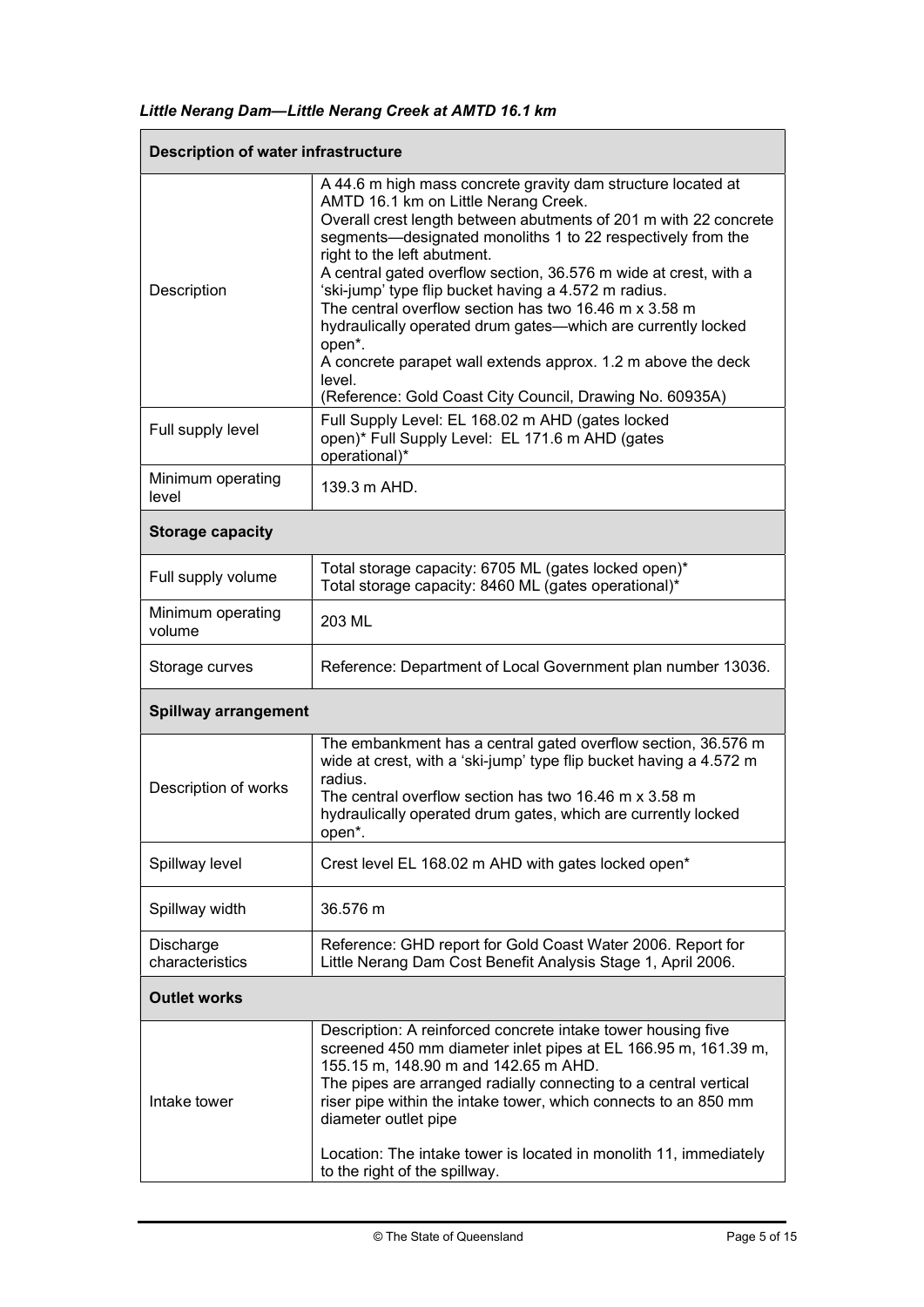| Connection to<br>Mudgeeraba Water<br><b>Treatment Plant</b> | Description: An 850 mm diameter gravity raw water main, 7.845<br>km long, transports raw water to Mudgeeraba WTP.<br>Provisions for selective release: Flow is regulated on the inlets by<br>hand operated sluice valves. Flow is also regulated at the inlet to<br>Mudgeeraba WTP by an electrically actuated butterfly valve.<br>Maximum outlet capacity: 76 ML/day = 880 L/s.<br>Minimum control level: EL 139.3 m AHD. |
|-------------------------------------------------------------|----------------------------------------------------------------------------------------------------------------------------------------------------------------------------------------------------------------------------------------------------------------------------------------------------------------------------------------------------------------------------------------------------------------------------|
|                                                             |                                                                                                                                                                                                                                                                                                                                                                                                                            |
| Outlet to Little Nerang<br>Creek                            | Description: A 150 mm diameter offtake from the 850 mm<br>diameter outlet pipe.                                                                                                                                                                                                                                                                                                                                            |
|                                                             | Provisions for selective release: Flow is regulated by a sluice<br>valve on the 150 mm diameter offtake.                                                                                                                                                                                                                                                                                                                   |
|                                                             | Maximum outlet capacity: $4.06$ ML/day = 47 L/s.                                                                                                                                                                                                                                                                                                                                                                           |
|                                                             | Minimum control level: EL 139.3 m AHD.                                                                                                                                                                                                                                                                                                                                                                                     |
| Emergency outlet                                            | Description: A 600 mm diameter outlet, located in monolith 16, in<br>the centre of the spillway.                                                                                                                                                                                                                                                                                                                           |
|                                                             | Provisions for selective release: Flow is regulated by dual 600 mm<br>diameter sluice valve.                                                                                                                                                                                                                                                                                                                               |
|                                                             | Maximum outlet capacity: $5.1 \text{ m}^3\text{/s}$ at EL 168 m (FSL).                                                                                                                                                                                                                                                                                                                                                     |
|                                                             | Minimum control level: EL 131.9 m AHD.                                                                                                                                                                                                                                                                                                                                                                                     |

\*Pending approval for safe operation by the chief executive under Chapter 4 of the Water Supply (Safety and Reliability) Act 2008, the Little Nerang drum gates are not to be operated and are to remain in a locked open position.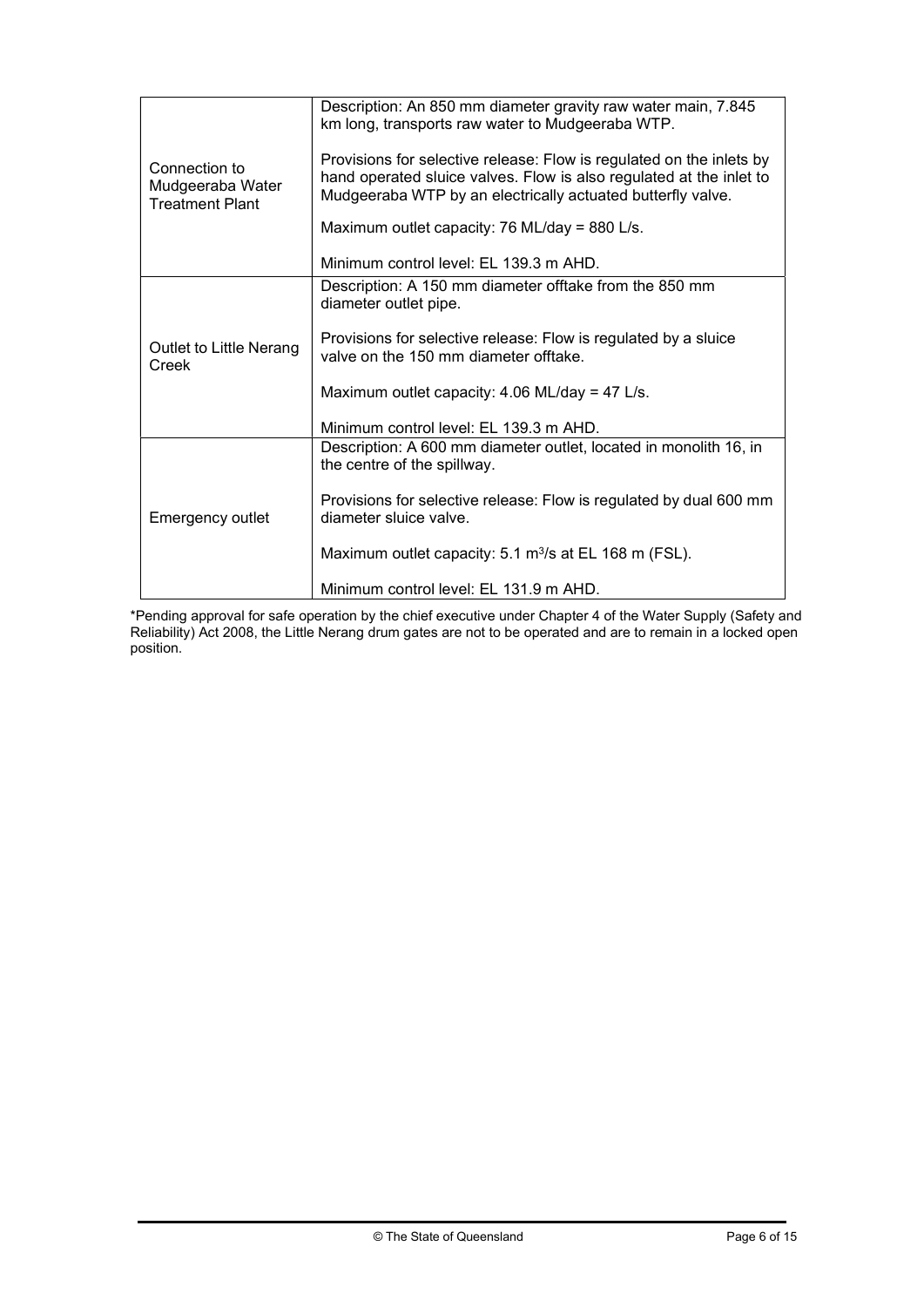# Attachment 2 Environmental management rules

#### 1 Releases for environmental purposes

- (1) The licence holder must only release from—
	- (a) Hinze Dam—12 ML/day when the flow rate at Numinbah gauging station 146015A on the Nerang River is greater than 100 ML/day and when the water level in Hinze Dam is above EL 45.6 m AHD; and
	- (b) Little Nerang Dam—3 ML/day when the water level in Little Nerang Dam is above EL 139.3 m AHD.

#### 2 Hold and release water for Banked Flow Trial

- (1) Hold Water the licence holder—
	- (a) must bank 4.75ML/day when the flow rate at Numinbah gauging station 146015A on the Nerang River is 100 ML/day or greater, the Hinze Dam is not spilling and the water level is above EL 45.6 m AHD,
	- (b) must only hold a maximum of 124ML of water for banked flow purposes at any one time during the Banked Flow Trial,
- (2) Release Water the licence holder—
	- (a) is permitted to release up to a maximum of 18 ML/day, from the water banked for banked flow purposes, which includes the standard daily release of 7.25 ML/day,
	- (b) must only release water when the water level in Hinze Dam is above EL 45.6 m AHD,
	- (c) must make releases from the water banked for banked flow purposes from the Hinze Dam if directed by the chief executive,
	- (d) must release all water set aside for banked flow purposes upon cessation of the Banked Flow Trial.

#### 3 Quality of water released

When releasing water from Hinze Dam or Little Nerang Dam, the licence holder must draw water from the inlet level that optimises the quality of water released.

#### 4 Change in rate of release from infrastructure

The licence holder must minimise the occurrence of adverse environmental impacts by ensuring that any change in the rate of release of water from infrastructure storage into a watercourse occurs incrementally.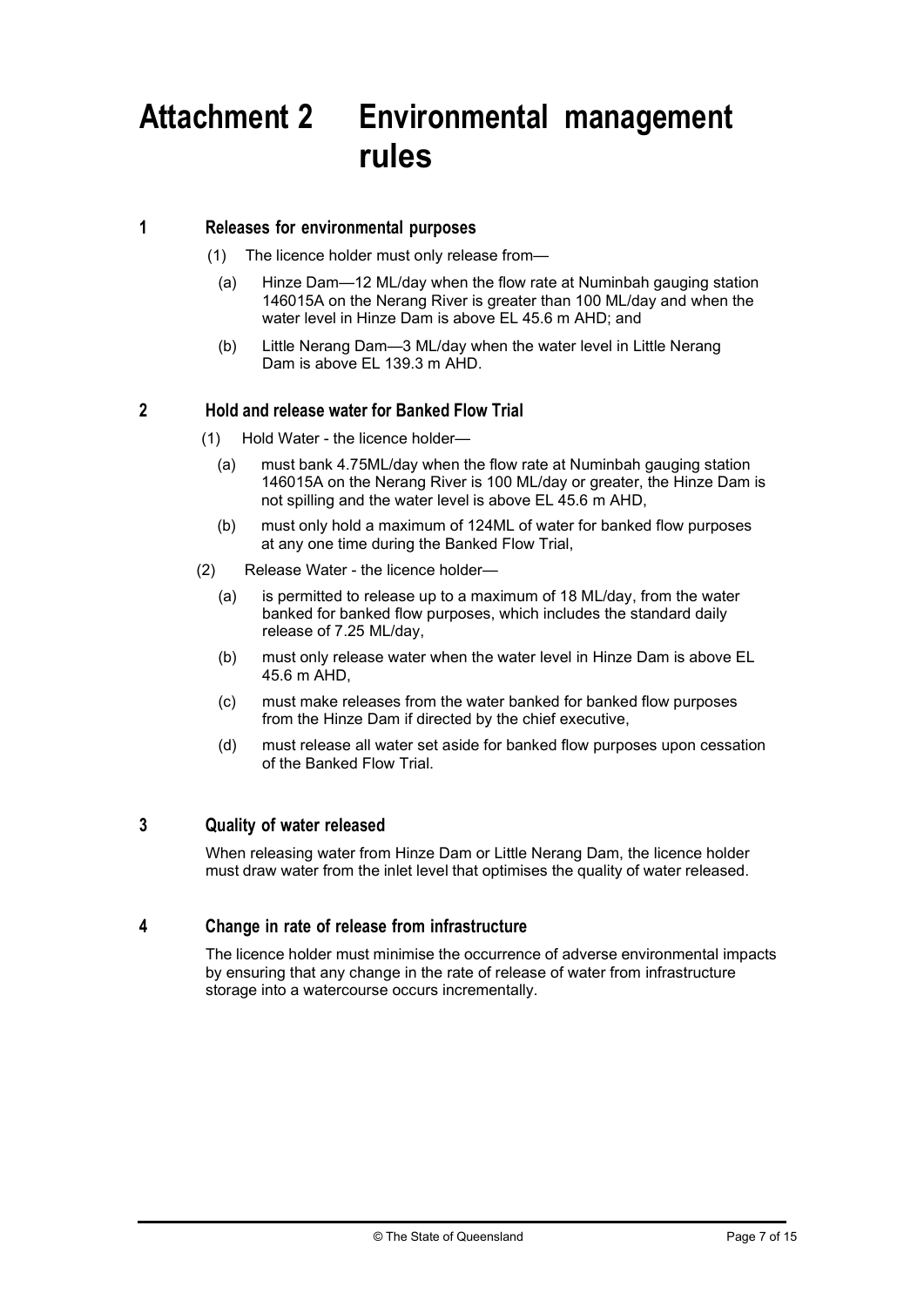# Attachment 3 Licence holder monitoring and reporting

## Part 1 Monitoring requirements

## Division 1 Water quantity

#### 1 Stream flow and infrastructure water level data

- (1) The licence holder must record water level and volume and stream flow data in accordance with Table 1.
- (2) Infrastructure inflows may be determined based upon an infrastructure inflow derivation technique supplied by the licence holder and approved by the chief executive.

#### Table 1- Locations where continuous time series water level and stream flow data are required

| Infrastructure water level data | <b>Streamflow data</b>      |
|---------------------------------|-----------------------------|
|                                 | Hinze Dam inflow            |
| Hinze Dam headwater             |                             |
|                                 | Hinze Dam tailwater         |
|                                 | Little Nerang Dam inflow    |
| Little Nerang Dam headwater     |                             |
|                                 | Little Nerang Dam tailwater |

#### 2 Releases from infrastructure

- (1) This section applies to Hinze Dam and Little Nerang Dam.
- (2) The licence holder must measure and record for each release of water from infrastructure—
	- (a) the daily volume released;
	- (b) the release rate and for each change in release rate—
		- (i) the date and time of the change; and
		- (ii) the new release rate;
	- (c) the reason for each release; and
	- (d) the device used for each release.

## 3 Announced allocations

The licence holder must record—

(a) the announced allocations for high priority allocation;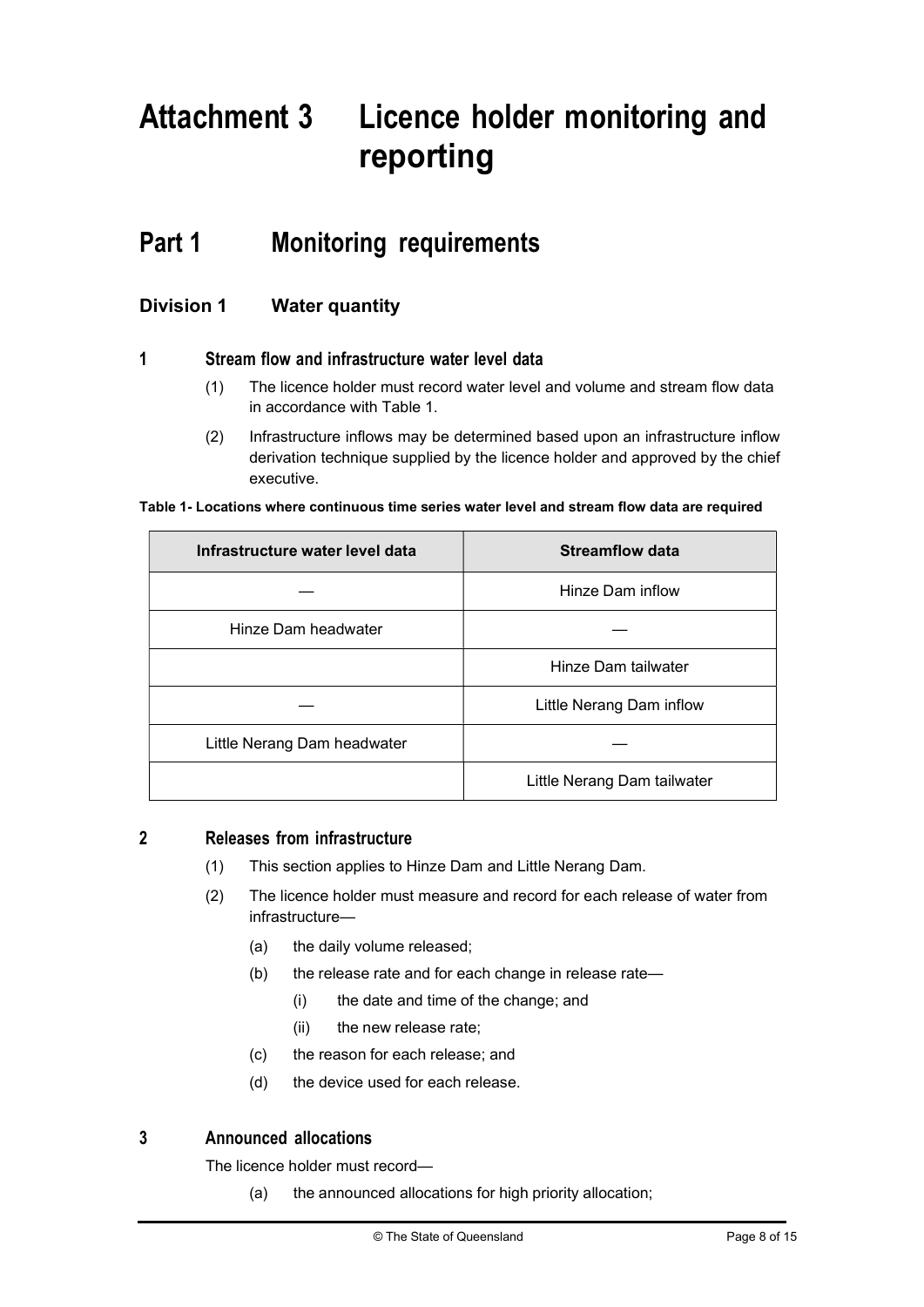- (b) the date announced allocations are determined; and
- (c) the value of each parameter applied for calculating the announced allocation.

#### 4 Water taken by water users

- (1) The licence holder must record the daily volume of water taken, by each water user for the Nerang zone as follows—
	- (a) the lower intake tower of Hinze Dam;
	- (b) the upper intake tower of Hinze Dam; and
	- (c) the intake tower of Little Nerang Dam
- (2) The licence holder must record for each of the towers mentioned in subsection (1)(a)—
	- (a) the inlet level used for taking the daily volumes recorded under subsection (1); and
	- (b) the reason for taking water via a particular intake tower and inlet level.

#### 5 Seasonal water assignment of a water allocation

The licence holder upon consent to a seasonal water assignment must record details of seasonal water assignment arrangements, including -

- (a) the name of the assignee and the assignor;
- (b) the volume of the assignment;
- (c) the location—
	- (i) from which it was assigned; and
	- (ii) to which it was assigned;
- (d) the effective date of the seasonal water assignment.

#### 6 Critical water sharing arrangements

The licence holder must record details of critical water sharing arrangements including—

- (a) The commencement date(s) and effective period of critical water sharing arrangements; and
- (b) The effectiveness of critical water sharing arrangements.

#### Division 2 Impact of infrastructure operation on natural ecosystems

#### 7 Water quality

The licence holder must monitor and record water quality data in relation to relevant infrastructure listed in Attachment 1 of this licence.

#### 8 Bank condition

(1) The licence holder must inspect banks for evidence of collapse and erosion within the ponded areas and downstream of the relevant infrastructure listed in attachment 1of this licence following instances of—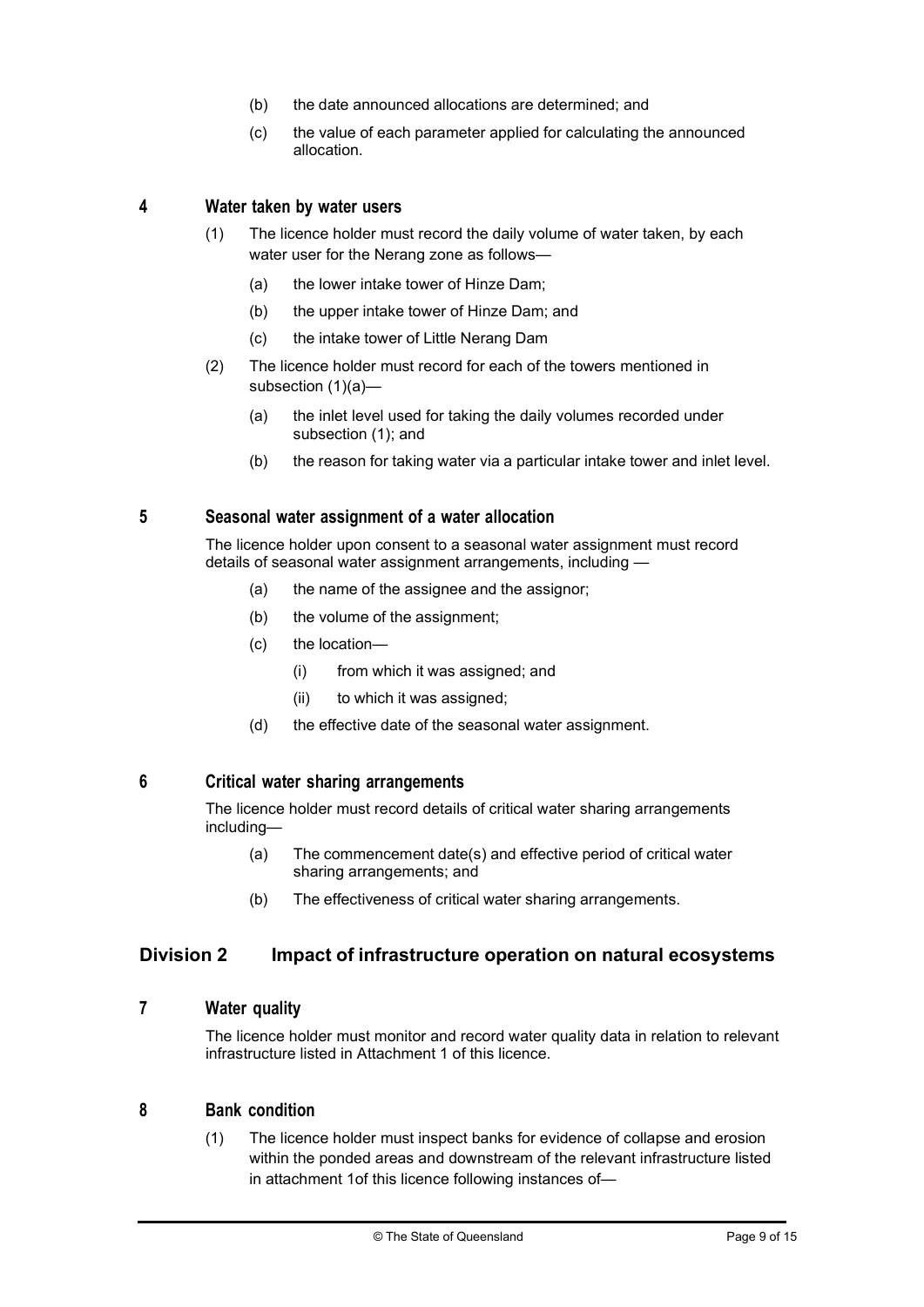- (a) rapid water level changes;
- (b) large flows through infrastructure; or
- (c) other occasions when collapse or erosion of banks may be likely.
- (2) For subsection (1), downstream of the relevant infrastructure means the distance of influence of infrastructure operations.

### 9 Fish stranding

The licence holder must record and assess instances of fish stranding in watercourses and ponded areas associated with the operation of the licence holder's infrastructure as listed in Attachment 1 of this licence, to determine if any instance is associated with the operation of that infrastructure.

## Part 2 Reporting requirements

#### 10 Reporting requirements

The licence holder must provide—

- (a) quarterly reports;
- (b) annual reports for the previous water year;
- (c) operational or emergency reports;
- (d) A report to be prepared on completion of the Banked Flow Trial summarising methods, outcomes and results.

## Division 1 Quarterly reporting

#### 11 Quarterly report

- (1) The licence holder must submit a quarterly report to the chief executive within three months after the end of each quarter, of every water year.
- (2) The report must include for each quarter—
	- (a) stream flow and infrastructure water levels—recorded under section 1;
	- (b) the total volume of water—
		- (i) taken for each zone and
		- (ii) entitled to be taken for each zone;
	- (c) water quality—data recorded under section 7;
	- (d) a summary of bank condition monitoring and incidences of slumping, carried out in accordance with section 8:
	- (e) the daily volume of water held and released for the Banked Flow Trial purposes;
	- (f) each day the dam is spilling measured by the mean daily volume expressed as a percentage; and
	- (g) the details and status of any programs implemented under Attachment 4 of this licence.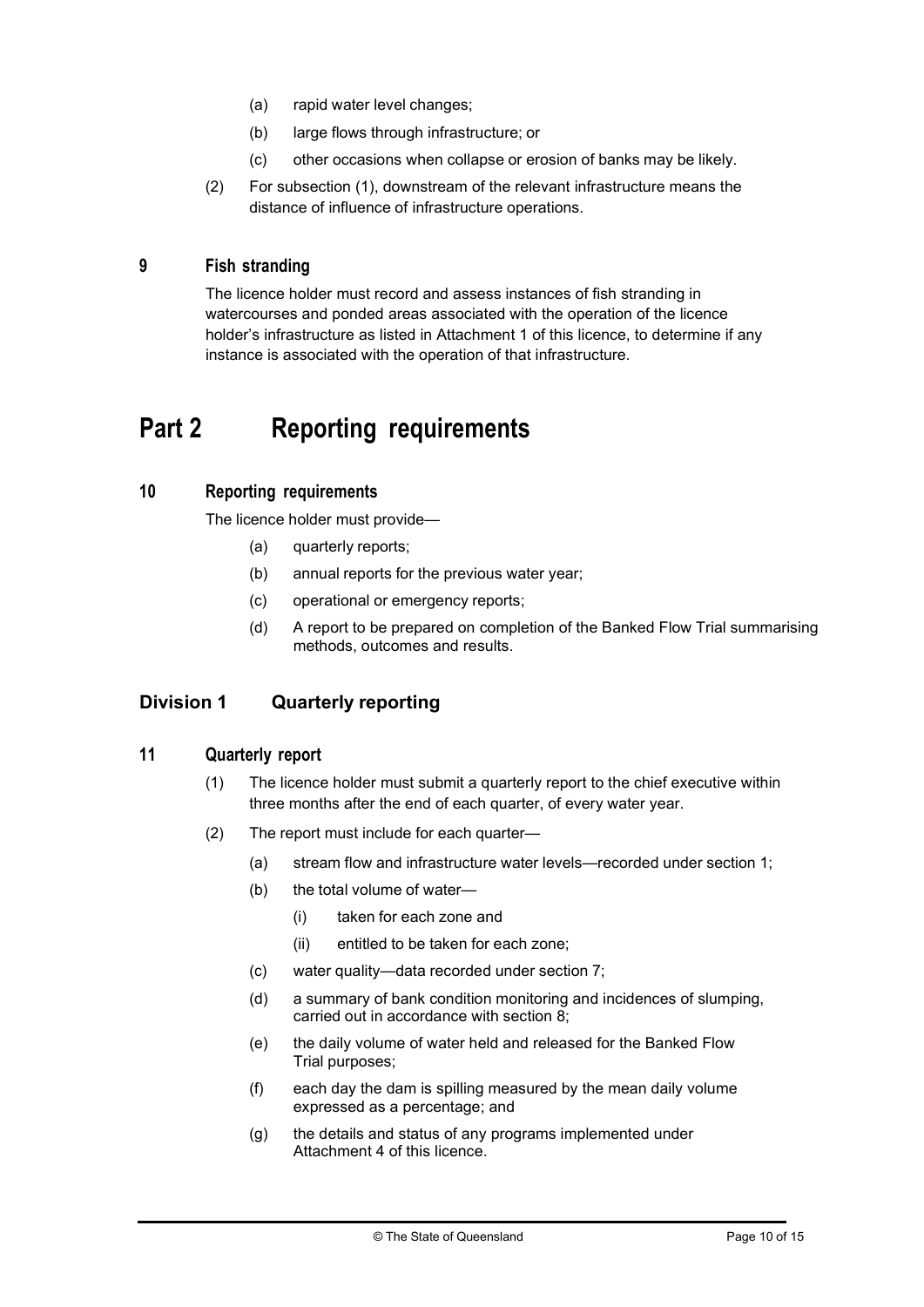## Division 2 Annual reporting

#### 12 Annual report

- (1) The licence holder must submit an annual report to the chief executive after the end of each water year.
- (2) The annual report must include—
	- (a) water quantity monitoring results required under Division 1 of Part 1 of this Attachment;
	- (b) details of the impact of infrastructure operation on water quality as required under section 7;
	- (c) a discussion on any issues that arose as a result of operating in accordance with this licence.

#### 13 Water quantity monitoring

The licence holder must include in the annual report under section 12—

- (a) a summary of announced allocation determinations, including—
	- (i) an evaluation of the announced allocation procedures and outcomes; and
	- (ii) the date and value for each announced allocation;
- (b) instances where critical water supply arrangements have been implemented, including—
	- (i) an evaluation of the effectiveness of the arrangements and outcomes; and
	- (ii) the commencement date(s) and effective period of the arrangements;
- (c) releases from infrastructure—records referred to in section 2;
- (d) the total annual volume of water taken by all water users, specified by zone, namely—
	- (i) the total volume of water taken;
	- (ii) the total volume of water entitled to be taken; and
	- (iii) the basis for determining the volume entitled to be taken;
- (e) details of seasonal water assignments, namely—
	- (i) the total number of seasonal water assignments; and
	- (ii) the total volume of water seasonally assigned;
- (f) all details of changes to infrastructure or the operation of the infrastructure that may impact on compliance with rules in this licence and;
- (g) details of any new monitoring devices used such as equipment to measure stream flow.

#### 14 Impact of infrastructure operation on natural ecosystems

The licence holder must include in the annual report under section 12—

- (a) a summary of environmental considerations made by the licence holder in making operational and release decisions;
- (b) a summary of the environmental outcomes of the decision including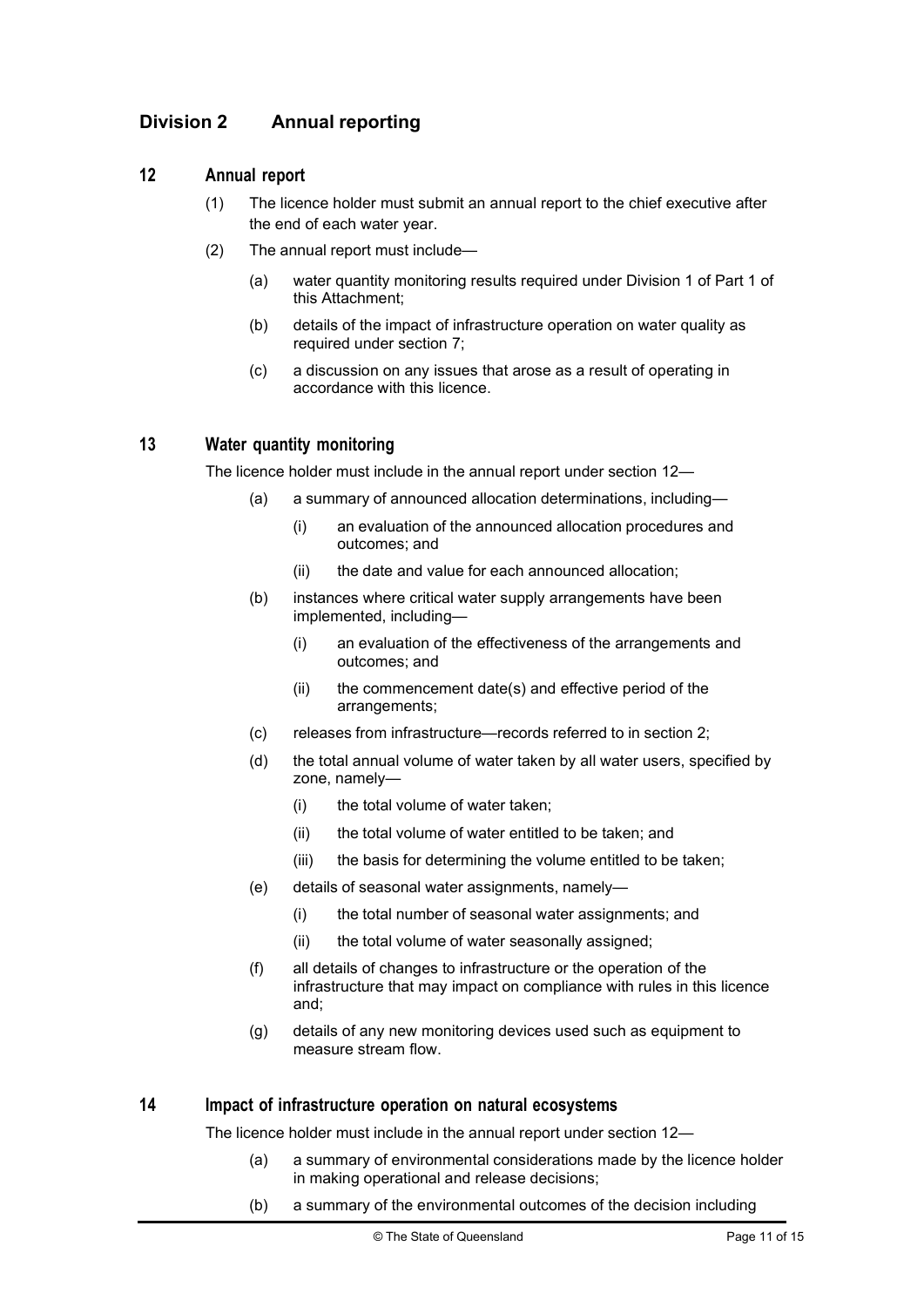any adverse environmental impacts;

- (c) a summary of bank condition and fish stranding monitoring and assessment, including—
	- (i) results of investigations of bank slumping or erosion identified in ponded areas or downstream of infrastructure;
	- (ii) results of investigations of fish stranding downstream of infrastructure; and
	- (iii) changes to the operation of infrastructure to reduce instances of bank slumping, erosion or fish stranding.
- (d) a summary of the Banked Flow Trial monitoring and performance outcomes, including—
	- (i) results of investigations of the change in flow conditions; and
	- (ii) fish sampling data.
- (e) a discussion and assessment of the following water quality issues—
	- (i) thermal and chemical stratification in each water storage
	- (ii) contribution of the water storage and its management to the quality of water released;
	- (iii) cumulative effect of successive water storages associated with infrastructure on water quality;
	- (iv) cyanobacteria population changes in response to stratification in each storage; and
	- (v) any changes to the monitoring program as a result of evaluation of the data.

## Division 3 Operational or emergency reporting

#### 15 Operational reporting

The licence holder must—

- (a) notify the chief executive within one business day of becoming aware of any of the following operational incidents—
	- (i) a non-compliance by the licence holder with the operating and supply arrangements in the approved operations manual for this licence; and
	- (ii) instances of fish stranding or bank slumping downstream of the water infrastructure to which this licence relates;
- (b) provide to the chief executive a report which includes details of—
	- (i) the incident;
	- (ii) conditions under which the incident occurred; and
	- (iii) any responses or activities carried out as a result of the incident;
- (c) notify the chief executive upon commencement and cessation of critical water sharing arrangements; and
- (d) notify the chief executive on approval of any seasonal water assignment including—
	- (i) the name and location of the assignees and assignors; and
	- (ii) the zone or zones where water is being seasonally assigned to and from;
- (e) notify the chief executive upon making a decision relating to an initial announced allocation and/or its recalculation;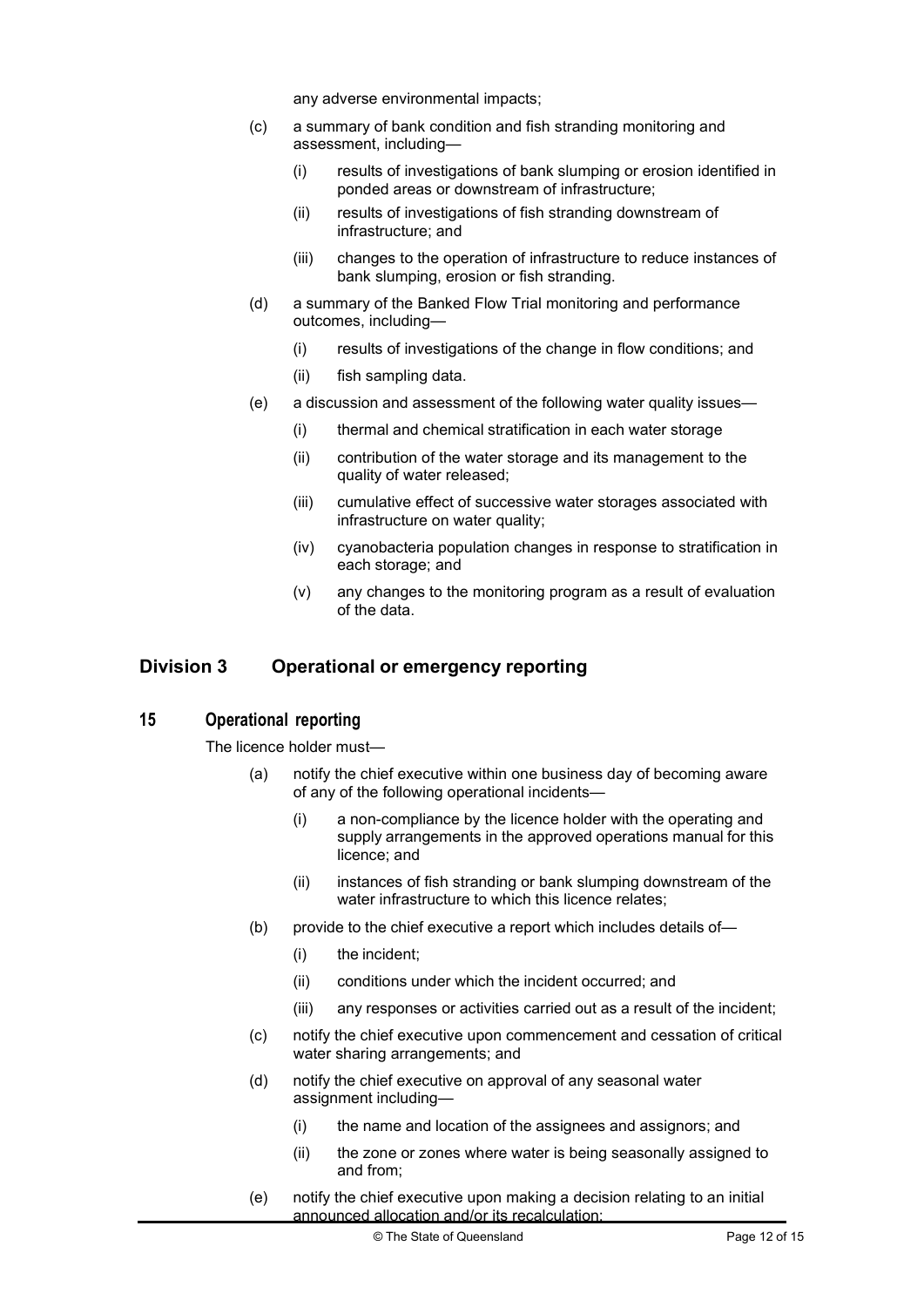- (f) transfer to the chief executive—
	- (i) details of any arrangements for addressing circumstances where the licence holder is unable to supply water allocations under subsection (e); and
	- (ii) relevant supporting information used in making a decision under subsection (e).

#### 16 Emergency reporting

Where the licence holder cannot comply with a rule in this plan as a result of an emergency, the licence holder must—

- (a) Notify the chief executive upon discovery of the emergency; and
- (b) Provide the chief executive a report that includes—
	- (i) details of the emergency;
	- (ii) conditions under which the emergency occurred;
	- (iii) any responses or activities carried out as a result of the incident or emergency; and
	- (iv) any rules requirements under this licence that the licence holder is either permanently or temporarily unable to comply with due to the emergency.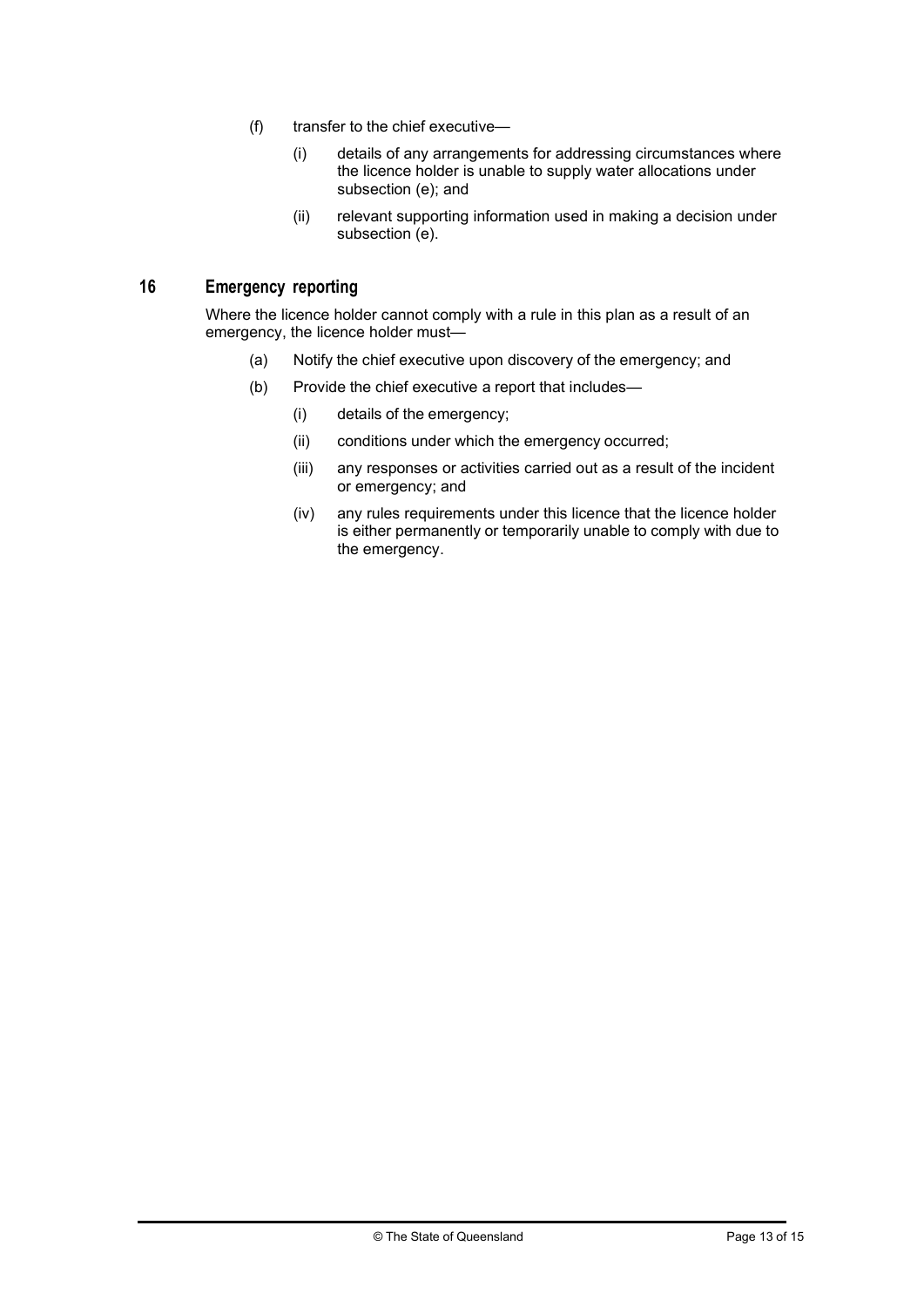# Attachment 4 Interim programs

#### 1 Submission of interim program

- (1) Where an emergency or operational incident results in an inability to comply with the rules or requirements of this licence, the resource operations licence holder may submit an interim program to the chief executive for approval, including a timetable for returning to full compliance with the licence and interim arrangements.
- (2) Where the submitted interim program relates to the Water Monitoring Data Collection Standards, the program must include the accuracy of methods currently used.

#### 2 Requirement for additional information

The chief executive, in considering any submitted interim program, may request additional information.

#### 3 Approving an interim program

- (1) The chief executive, in considering any submitted interim program, may either—
	- (a) approve the interim program with or without conditions;
	- (b) require the resource operations licence holder to submit a revised interim program.
- (2) Within 10 business days of making a decision on an interim program submitted under this section, the chief executive must notify the resource operations licence holder of the decision.

#### 4 Implementing and publishing interim program

Following approval of the program by the chief executive, the resource operations licence holder—

- (a) must implement and operate in accordance with the approved interim program; and
- (b) make public details of the approved interim program on its internet site.

#### 5 Relationship between interim program and licence

- (1) Where there is conflict between the provisions of this licence and the provisions of an approved interim program, the approved interim program prevails for the time that the interim program is in place.
- (2) Where an interim program has been submitted under section 1, but not dealt with under section 3, the resource operations licence holder may operate under the interim program despite the conditions of this licence until a decision is made under section 3.